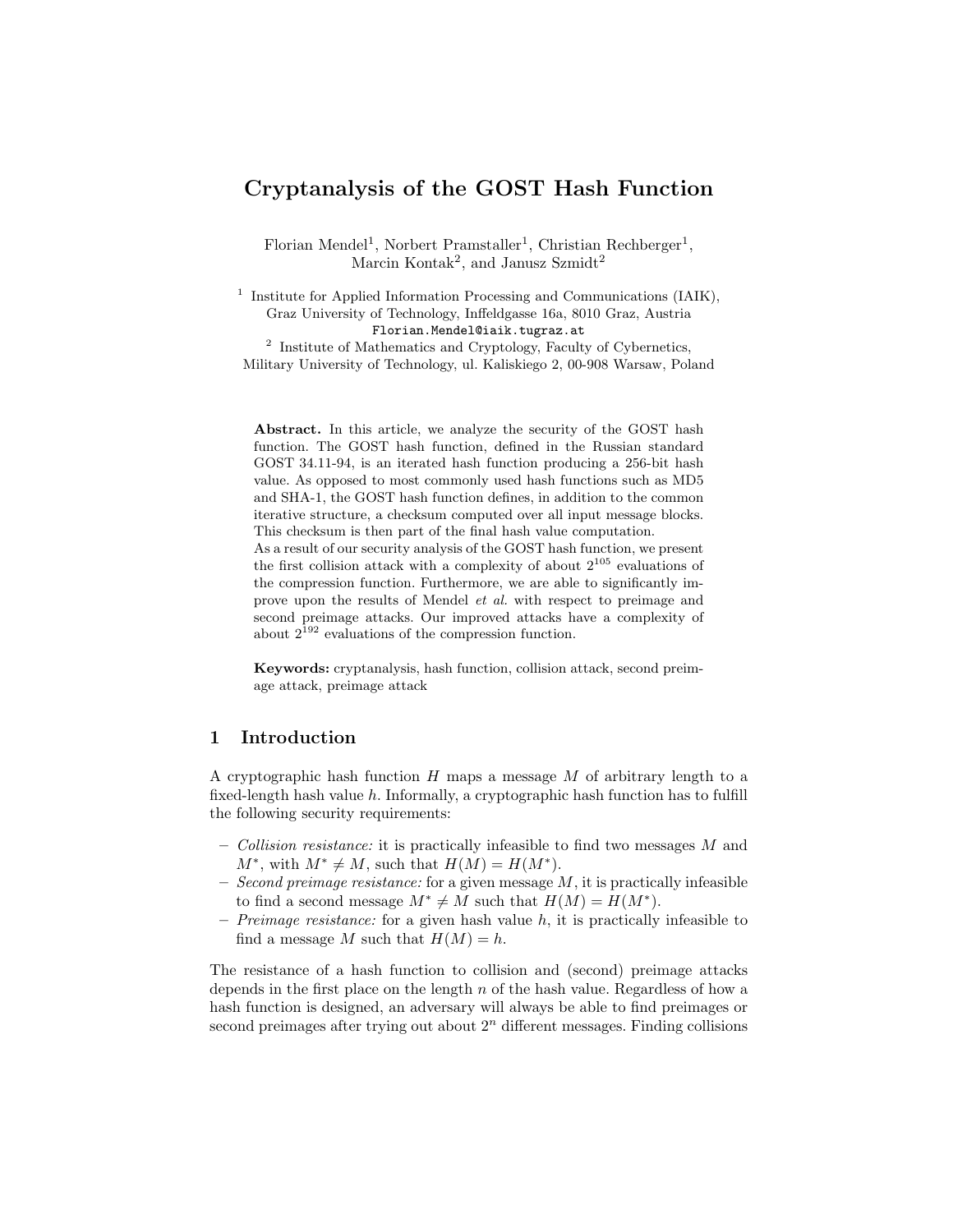requires a much smaller number of trials: about  $2^{n/2}$  due to the birthday paradox. If the internal structure of a particular hash function allows collisions or (second) preimages to be found more efficiently than what could be expected based on its hash length, then the function is considered to be broken. For a formal treatment of the security properties of cryptographic hash functions we refer to [18, 22].

Recent cryptanalytic results on hash functions mainly focus on collision attacks. Collisions have been shown for many commonly used hash functions (see for instance  $[5, 6, 16, 24-26]$ , but we are not aware of any published collision attack on the GOST hash function. In this article, we will present a security analysis of the GOST hash function with respect to both collision and (second) preimage resistance. The GOST hash function is widely used in Russia and is specified in the Russian national standard GOST 34.11-94 [3]. This standard has been developed by GUBS of Federal Agency Government Communication and Information and All-Russian Scientific and Research Institute of Standardization. The GOST hash function is the only hash function that can be used in the Russian digital signature algorithm GOST 34.10-94 [2]. Therefore, it is also used in several RFCs and implemented in various cryptographic applications (as for instance openSSL).

The GOST hash function is an iterated hash function producing a 256-bit hash value. As opposed to most commonly used hash functions such as MD5 and SHA-1, the GOST hash function defines, in addition to the common iterative structure, a checksum computed over all input message blocks. This checksum is then part of the final hash value computation. The GOST standard also specifies the GOST block cipher [1], which is the main building block of the hash function. Therefore, it can be considered as a block-cipher-based hash function. While there have been published several cryptanalytic results regarding the block cipher (see for instance [4, 11, 14, 19, 20]), only a few results regarding the hash function have been published to date. Note that for the remainder of this article we refer to the GOST hash function simply as GOST.

Related Work. In [7], Gauravaram and Kelsey show that the generic attacks on hash functions based on the Merkle-Damgård design principle can be extended to hash functions with linear/modular checksums independent of the underlying compression function. Hence, second preimages can be found for long messages (consisting of  $2<sup>t</sup>$  message blocks) for GOST with a complexity of  $2^{n-t}$  evaluations of the compression function.

At FSE 2008, Mendel et al. have presented the first attack on GOST exploiting the internal structure of the compression function. The authors exploit weaknesses in the internal structure of GOST to construct pseudo-preimages for the compression function of GOST with a complexity of about  $2^{192}$  compression function evaluations. Furthermore, they show how the attack on the compression function of GOST can be extended to a (second) preimage attack on the hash function. The attack has a complexity of about  $2^{225}$  evaluations of the compression function of GOST. Both attacks are structural attacks in the sense that they are independent of the underlying block cipher.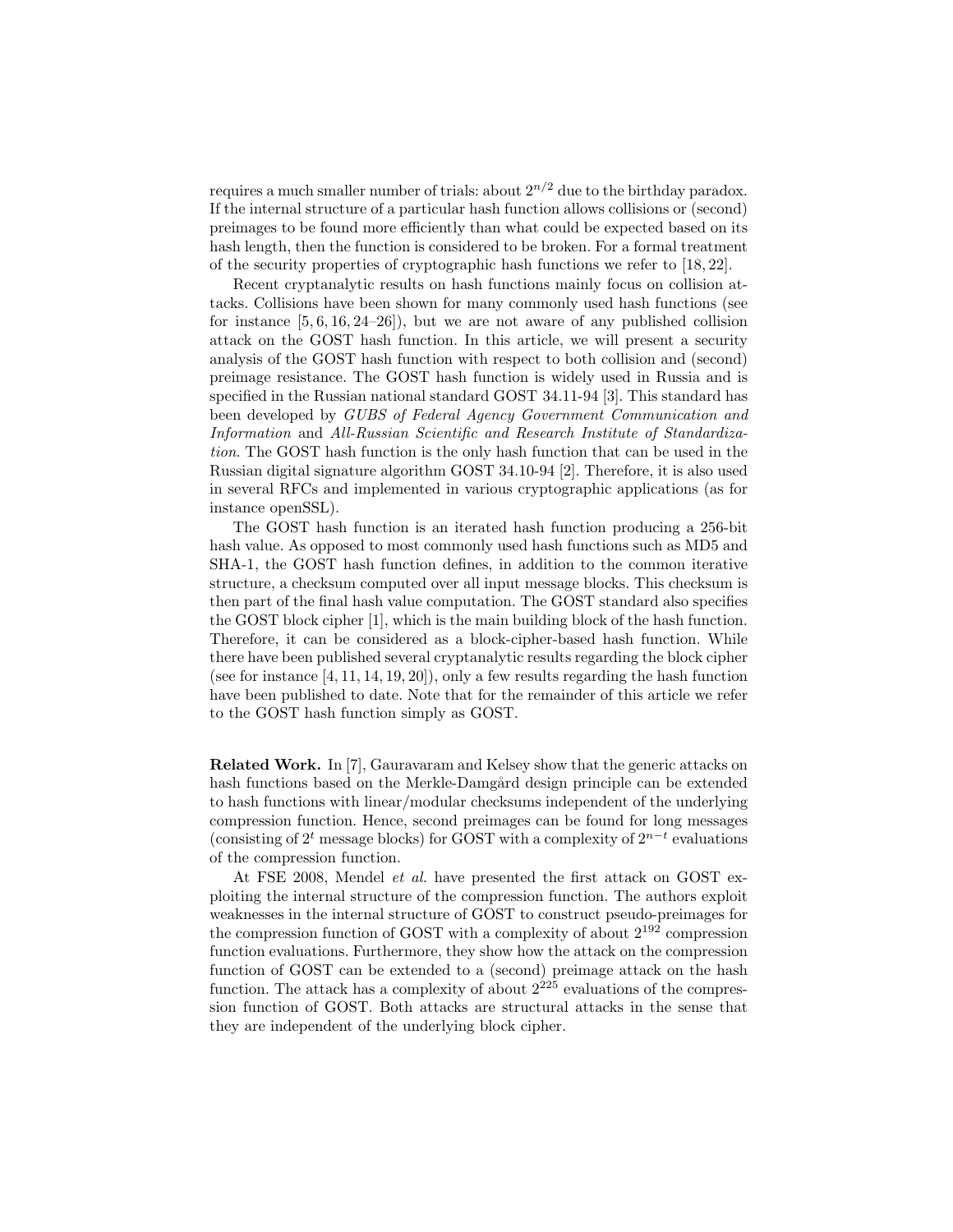Our Contribution. We improve upon the state of the art as follows. First, we show that for plaintexts of a specific structure, we can construct fixed-points in the GOST block cipher efficiently. Second, based on this property in the GOST block cipher we then show how to construct collisions in the compression function of GOST with a complexity of  $2^{96}$  compression function evaluations. This collision attack on the compression function is then extended to a collision attack on the GOST hash function. The extension is possible by combining a multicollision attack and a generalized birthday attack on the checksum. The attack has a complexity of about  $2^{105}$  evaluations of the compression function of GOST. Furthermore, we show that due to the generic nature of our attack we can construct meaningful collisions, *i.e.* collisions in the chosen-prefix setting with the same complexity. Note that in most cases constructing meaningful collisions is more complicated than constructing (random) collisions (see for instance MD5 [21]). Third, we show how the (second) preimage attack of Mendel *et al.* can be improved by additionally exploiting weaknesses in the GOST block cipher. The new improved (second) preimage attack has a complexity of  $2^{192}$  evaluations of the compression function of GOST.

Table 1. Comparison of results for the GOST hash function.

| source                | attack complexity | attack                    |
|-----------------------|-------------------|---------------------------|
| Gauravaram and Kelsey |                   | second preimages for long |
| CT-RSA 2008 [7]       | $2^{256-t}$       | messages $(2^t$ blocks)   |
| Mendel et al.         |                   | preimages and             |
| FSE 2008 [15]         | $2^{225}$         | second preimages          |
| this work             | $2^{105}$         | collisions                |
|                       |                   | meaningful collisions     |
|                       | $2^{105}$         | (chosen-prefix)           |
|                       |                   | preimages and             |
|                       | $2^{192}$         | second preimages          |

The remainder of this article is structured as follows. In Section 2, we give a short description of the GOST hash function. In Section 3, we describe the GOST block cipher and show how to construct fixed-points efficiently. We use this in the collision attack on the hash function in Section 4. In Section 5, we show a new improved (second) preimage attack for the hash function. Finally, we present conclusions in Section 6.

### 2 The Hash Function GOST

GOST is an iterated hash function that processes message blocks of 256 bits and produces a 256-bit hash value. If the message length is not a multiple of 256,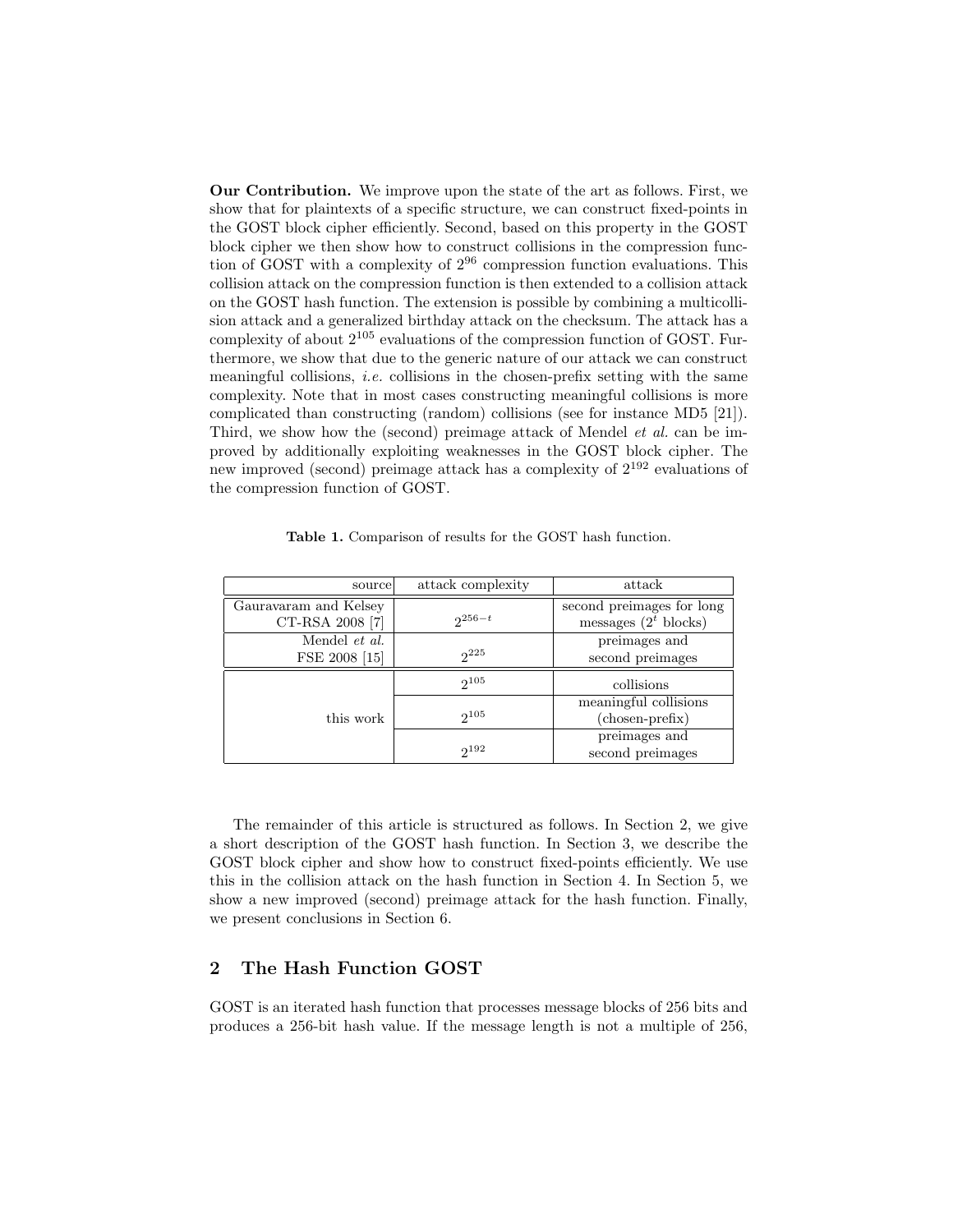

Fig. 1. Structure of the GOST hash function.

an unambiguous padding method is applied. For the description of the padding method we refer to [3]. Let  $M = M_1||M_2|| \cdots ||M_t$  be a t-block message (after padding). The hash value  $h = H(M)$  is computed as follows (see Fig. 1):

$$
H_0 = IV \tag{1}
$$

$$
H_i = f(H_{i-1}, M_i) \quad \text{for } 0 < i \le t \tag{2}
$$

$$
H_{t+1} = f(H_t, |M|)
$$
 (3)

$$
H_{t+2} = f(h_{t+1}, \Sigma) = h , \qquad (4)
$$

where  $\Sigma = M_1 \boxplus M_2 \boxplus \cdots \boxplus M_t$ , and  $\boxplus$  denotes addition modulo  $2^{256}$ . IV is a predefined initial value and  $|M|$  represents the bit-length of the entire message prior to padding. As can be seen in (4), GOST specifies a checksum ( $\Sigma$ ) consisting of the modular addition of all message blocks, which is then input to the final application of the compression function. Computing this checksum is not part of most commonly used hash functions such as MD5 and SHA-1.

The compression function  $f$  of GOST basically consist of three parts (see also Fig. 2): the state update transformation, the key generation, and the output transformation. In the following, we will describe these parts in more detail.

#### 2.1 State Update Transformation

The state update transformation of GOST consists of 4 parallel instances of the GOST block cipher, denoted by E. The intermediate hash value  $H_{i-1}$  is split into four 64-bit words  $h_3||h_2||h_1||h_0$ . Each 64-bit word is used in one stream of the state update transformation to construct the 256-bit value  $S = s_3||s_2||s_1||s_0$ in the following way:

$$
s_0 = E(k_0, h_0) \tag{5}
$$

$$
s_1 = E(k_1, h_1) \tag{6}
$$

$$
s_2 = E(k_2, h_2) \tag{7}
$$

$$
s_3 = E(k_3, h_3) \tag{8}
$$

where  $E(K, P)$  denotes the encryption of the 64-bit plaintext P under the 256bit key K. We refer to Section 3, for a detailed description of the GOST block cipher.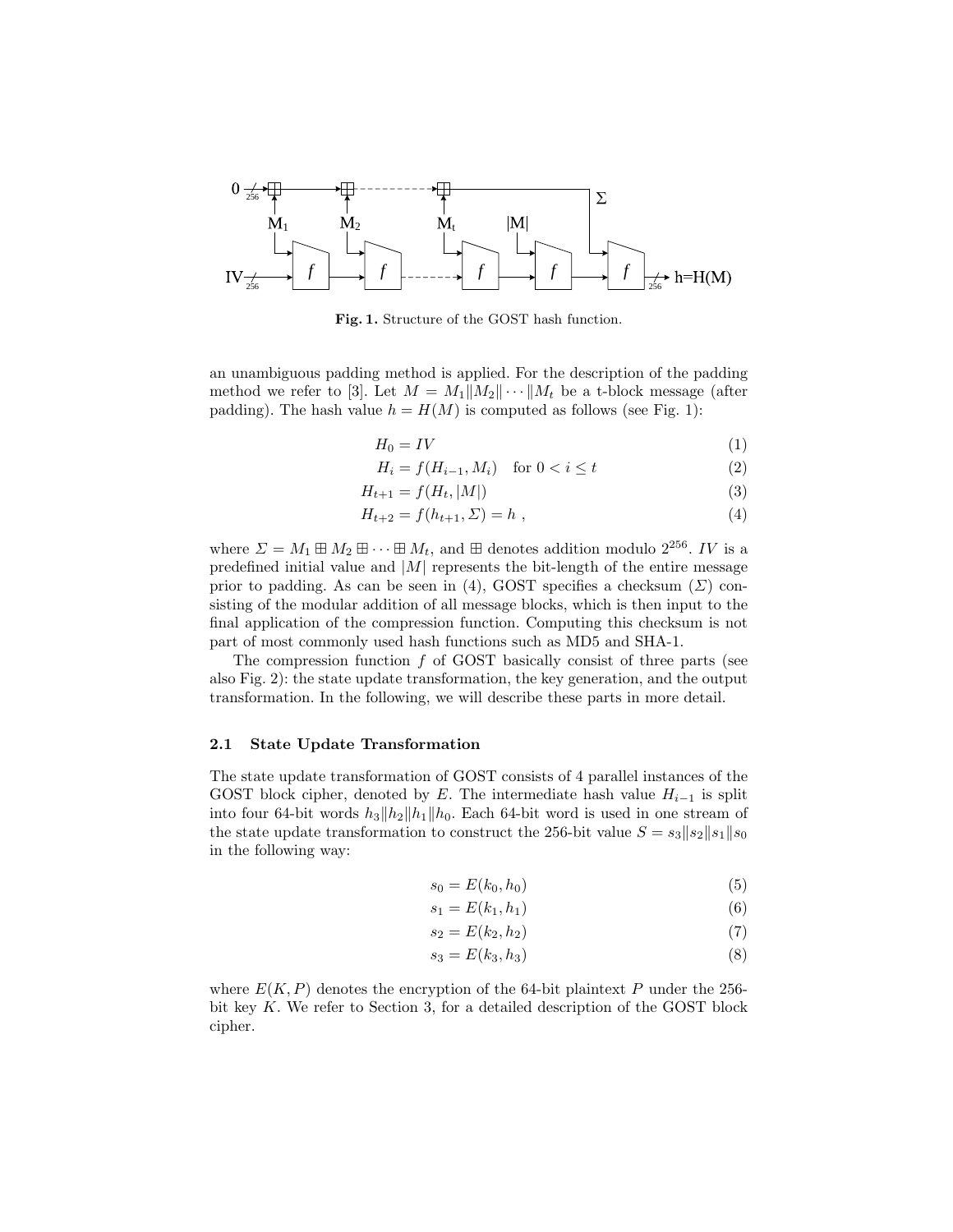

Fig. 2. The compression function of GOST

### 2.2 Key Generation

The key generation of GOST takes as input the intermediate hash value  $H_{i-1}$ and the message block  $M_i$  to compute a 1024-bit key K. This key is split into four 256-bit keys  $k_i$ , *i.e.*  $K = k_3 || \cdots || k_0$ , where each key  $k_i$  is used in one stream as the key for the GOST block cipher  $E$  in the state update transformation. The four keys  $k_0, k_1, k_2$ , and  $k_3$  are computed in the following way:

$$
k_0 = P(H_{i-1} \oplus M_i) \tag{9}
$$

$$
k_1 = P(A(H_{i-1}) \oplus A^2(M_i))
$$
\n(10)

$$
k_2 = P(A^2(H_{i-1}) \oplus \text{Const} \oplus A^4(M_i))
$$
\n(11)

$$
k_3 = P(A(A^2(H_{i-1}) \oplus \text{Const}) \oplus A^6(M_i))
$$
\n(12)

where  $A$  and  $P$  are linear transformations and  $\text{Const}$  is a constant. Note that  $A^{2}(x) = A(A(x))$ . For the definition of the linear transformation A and P as well as the value of Const, we refer to [3], since we do not need it for our analysis.

### 2.3 Output Transformation

The output transformation of GOST combines the intermediate hash value  $H_{i-1}$ , the message block  $M_i$ , and the output of the state update transformation S to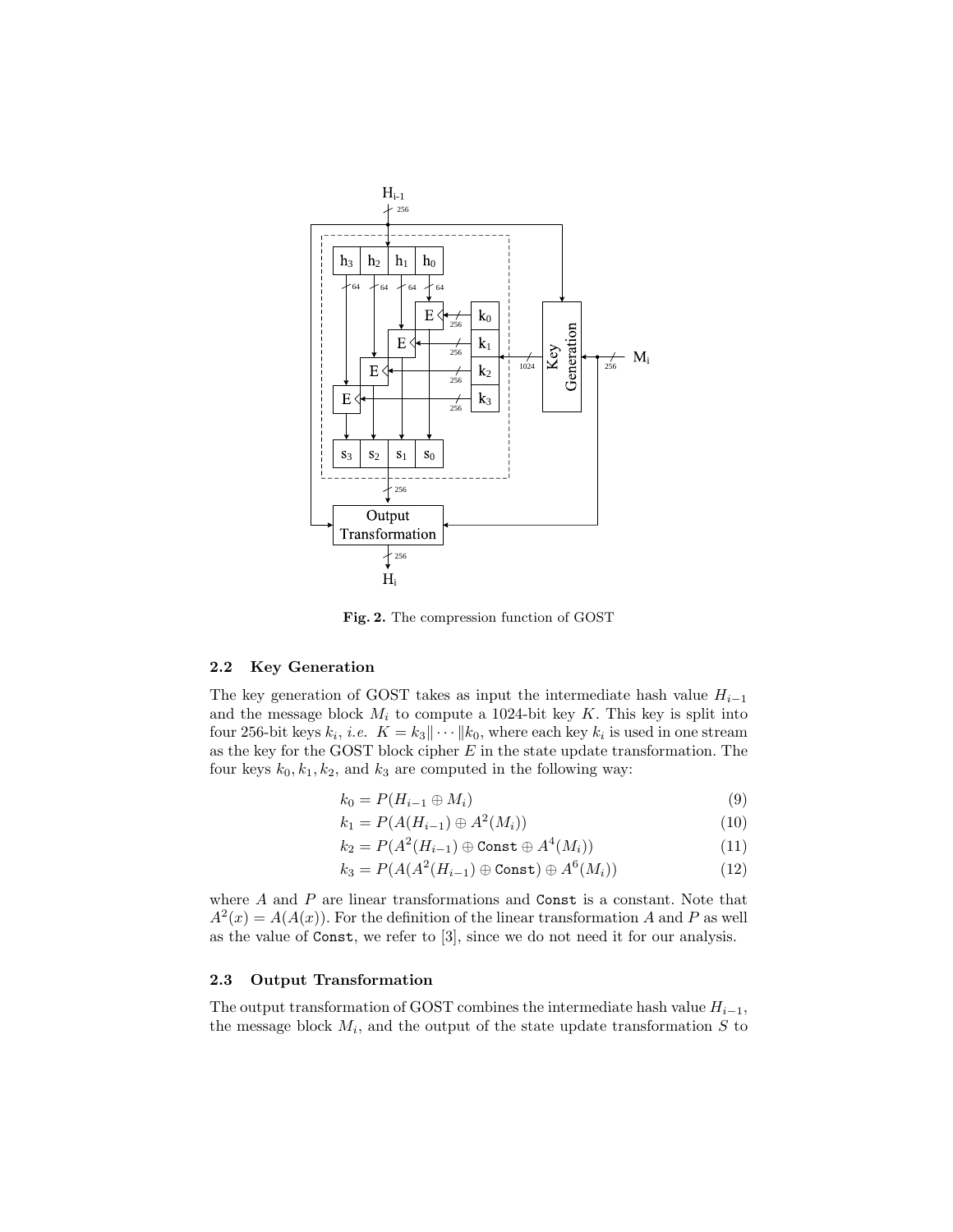compute the output value  $H_i$  of the compression function. It is defined as follows.

$$
H_i = \psi^{61}(H_{i-1} \oplus \psi(M_i \oplus \psi^{12}(S))) \tag{13}
$$

The linear transformation  $\psi: \{0,1\}^{256} \to \{0,1\}^{256}$  is given by:

$$
\psi(\Gamma) = (\gamma_0 \oplus \gamma_1 \oplus \gamma_2 \oplus \gamma_3 \oplus \gamma_{12} \oplus \gamma_{15}) \|\gamma_{15}\|\gamma_{14}\|\cdots\|\gamma_1
$$
 (14)

where  $\Gamma$  is split into sixteen 16-bit words, *i.e.*  $\Gamma = \gamma_{15} || \gamma_{14} || \cdots || \gamma_0$ .

# 3 The GOST Block Cipher

The GOST block cipher is specified by the Russian government standard GOST 28147-89 [1]. Several cryptanalytic results have been published for the block cipher (see for instance [4, 11, 14, 19, 20]). However, if the block cipher is used in a hash function then we are facing a different attack scenario: the attacker has full control over the key. First results considering this fact for the security analysis of hash functions have been presented for instance in [13]. We will exploit having full control over the key for constructing fixed-points for the GOST block cipher.

### 3.1 Description of the block cipher

The GOST block cipher is a 32 round Feistel network with a block size of 64 bits and a key length of 256 bits. The round function of the GOST block cipher consists of a key addition, eight different  $4 \times 4$  S-boxes  $S_j$   $(0 \leq j \leq 8)$  and a cyclic rotation (see also Figure 3). For the definition of the S-boxes we refer to [3], since we do not need them for our analysis.



Fig. 3. One round of the GOST block cipher.

The key schedule of the GOST block cipher defines the subkeys  $sk_i$  derived from the 256-bit  $K = k_7 ||k_6|| \cdots ||k_0$  as follows

$$
sk_i = \begin{cases} k_{i \text{ mod } 8}, & i = 0, \dots, 23, \\ k_{7-(i \text{ mod } 8)}, & i = 24, \dots, 31. \end{cases}
$$
(15)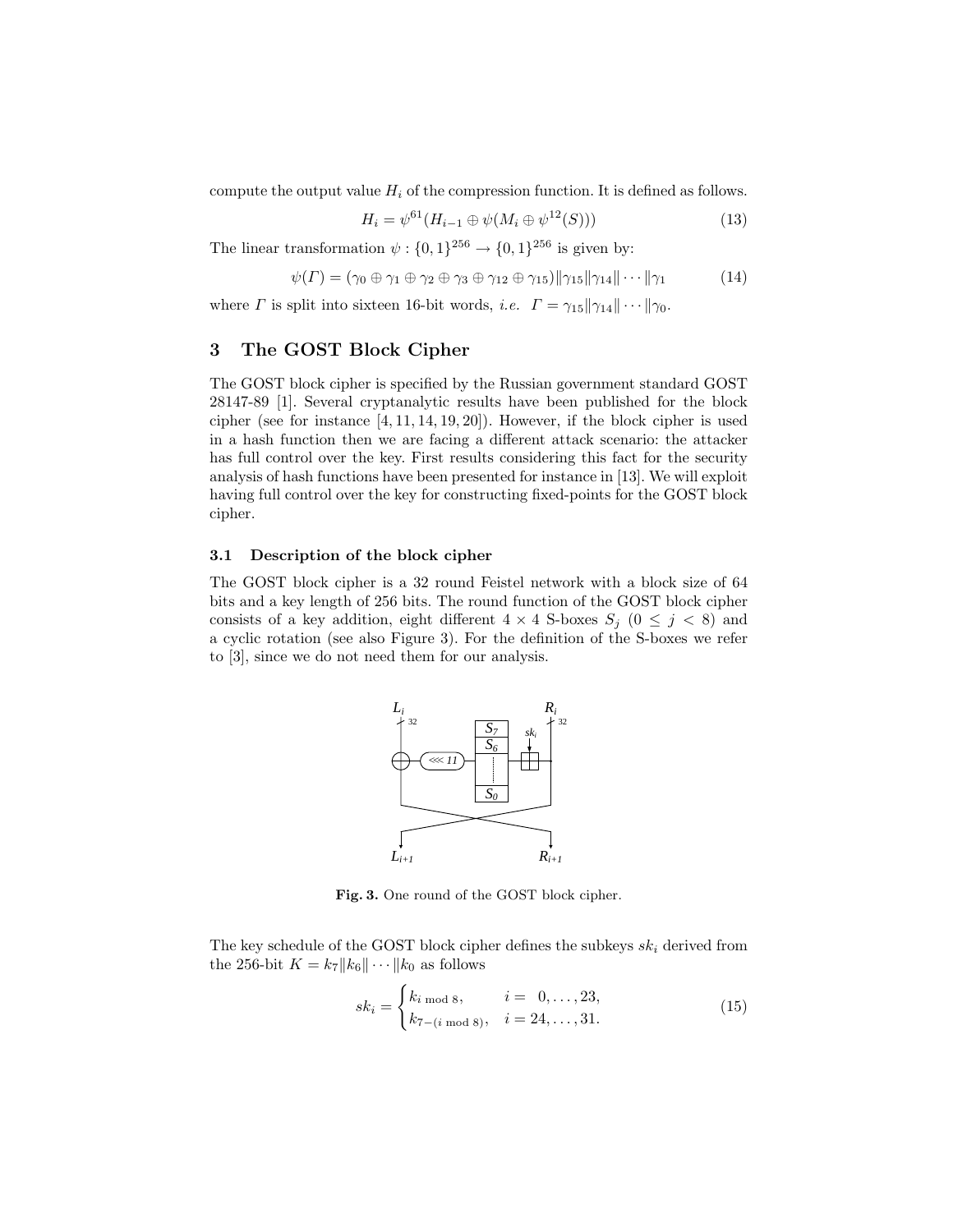#### 3.2 Constructing a Fixed-Point

In the following, we will show how to efficiently construct fixed-points in the GOST block cipher. It is based on the following observation. Note that a similar observation was used by Kara in [10] for a chosen plaintext attack on the GOST block cipher.

**Observation 1** Assume we are given a plaintext  $P = L_0||R_0$  with  $L_0 = R_0$ . Then we can construct a fixed-point for the block cipher by constructing a fixedpoint in the first 8 rounds.

In the following, we refer to a plaintext  $P = L_0||R_0$  with  $L_0 = R_0$  as a symmetric plaintext (or for short as symmetric). Note that by using the block cipher for constructing a hash function, an attacker has full control over the key. Furthermore, each word of the key is only used once in the first 8 rounds of the block cipher. Hence, constructing a fixed-point in the first 8 rounds can be done efficiently. First, we choose random values for the first 6 words of the key (subkeys  $sk_0, \ldots, sk_5$  and compute  $L_6$  and  $R_6$ . Next, we choose the last 2 words of the key (subkeys  $sk_6$  and  $sk_7$ ) such that  $L_8 = L_0$  and  $R_8 = R_0$ . With this method we can construct a fixed-point in the first 8 rounds of the block cipher with a computational cost of 8 round computations.

It is easy to see that if we have a fixed-point in the first 8 rounds, then this is also a fixed-point for rounds 9-16 and 17-24 since the same subkeys are used in these rounds. In the last 8 rounds the subkey is put in the opposite order, see (15). However, since the GOST block cipher is a Feistel network, we have here (rounds 25-32) a decryption if  $L_{24} = R_{24}$ . This implies that we have a fixedpoint for the GOST block cipher (for all 32 rounds) if the plaintext is symmetric. Hence, for symmetric plaintexts we can efficiently construct fixed-points for the GOST block cipher.

## 4 Collision Attack on GOST

In this section, we present a collision attack on the GOST hash function with a complexity of about  $2^{105}$  evaluations of the compression function. First, we will show how to construct collisions for the compression function of GOST, and based on this attack we then describe the collision attack for the hash function. For the remainder of this article we follow the notation of [15].

#### 4.1 Constructing a Collision in the Compression Function

In the following, we show how to construct a collision in the compression function of GOST. The attack is based on structural weaknesses of the compression function. These weaknesses have been used in [15] to construct pseudo-collisions and pseudo-preimages for the compression function of GOST with a complexity of  $2^{96}$  and  $2^{192}$ , respectively.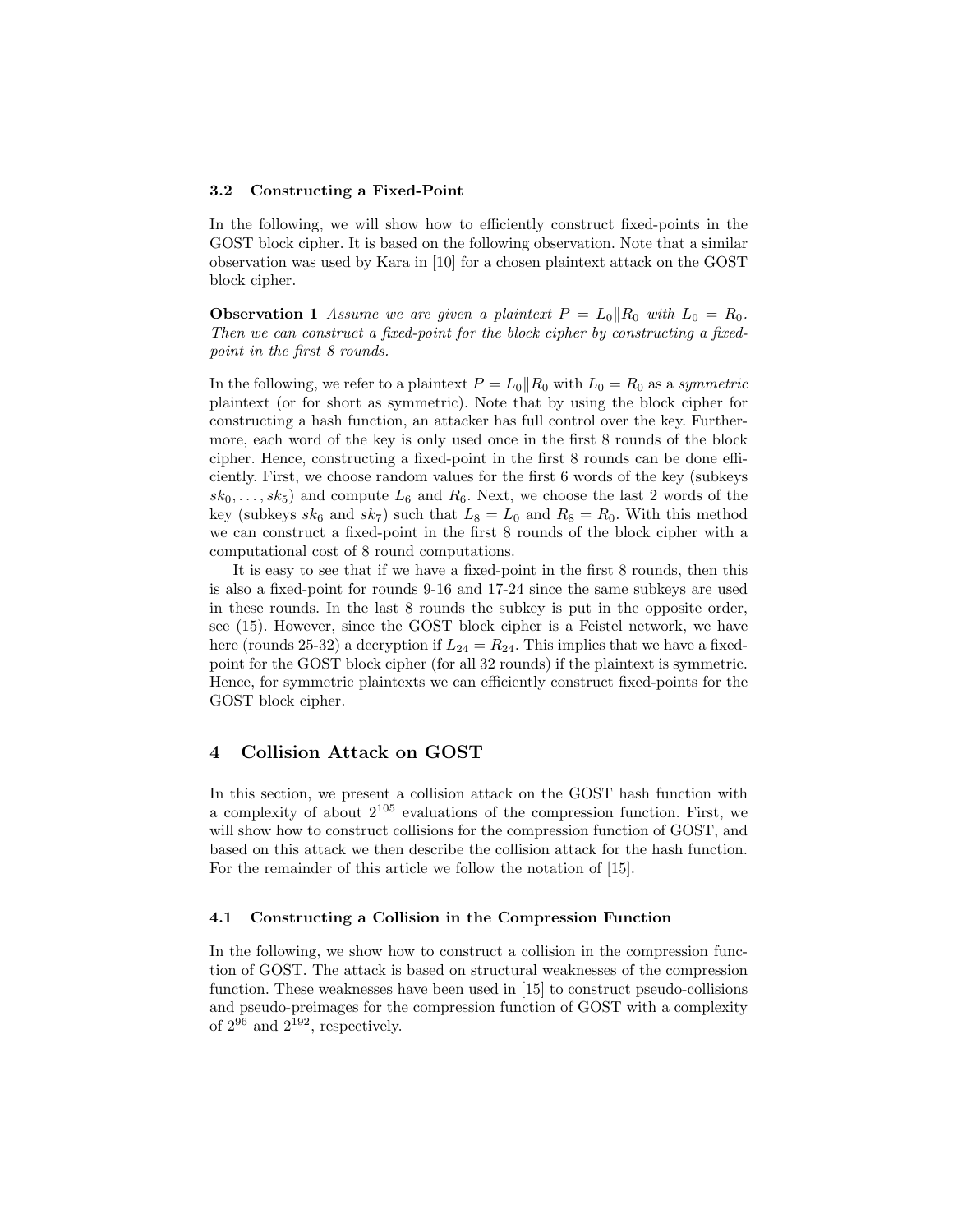Now we show a collisions attack on the compression function by additionally exploiting weaknesses in the underlying GOST block cipher. Since the transformation  $\psi$  is linear, (13) can be written as:

$$
H_i = \psi^{61}(H_{i-1}) \oplus \psi^{62}(M_i) \oplus \psi^{74}(S)
$$
\n(16)

Furthermore,  $\psi$  is invertible and hence (16) can be written as:

$$
\underbrace{\psi^{-74}(H_i)}_{X} = \underbrace{\psi^{-13}(H_{i-1})}_{Y} \oplus \underbrace{\psi^{-12}(M_i)}_{Z} \oplus S \tag{17}
$$

Note that Y depends linearly on  $H_{i-1}$  and Z depends linearly on  $M_i$ . As opposed to Y and Z, S depends on both  $H_{i-1}$  and  $M_i$  processed by the block cipher E. For the following discussion, we split the 256-bit words  $X, Y, Z$  defined in (17) into 64-bit words:

$$
X = x_3 ||x_2||x_1||x_0 \quad Y = y_3 ||y_2||y_1||y_0 \quad Z = z_3 ||z_2||z_1||z_0
$$

Now, (17) can be written as:

$$
x_0 = y_0 \oplus z_0 \oplus s_0 \tag{18}
$$

$$
x_1 = y_1 \oplus z_1 \oplus s_1 \tag{19}
$$

$$
x_2 = y_2 \oplus z_2 \oplus s_2 \tag{20}
$$

$$
x_3 = y_3 \oplus z_3 \oplus s_3 \tag{21}
$$

Now assume, that we can find  $2^{96}$  message blocks  $M_i^j$ , where  $M_i^k \neq M_i^t$  with  $k \neq t$ , such that all message blocks produce the same value  $x_0$ . Then we know that due to the birthday paradox two of these message blocks also lead to the same values  $x_1, x_2$ , and  $x_3$ . In other words, we have constructed a collision for the compression function of GOST. The attack has a complexity of about 2<sup>96</sup> evaluations of the compression function of GOST.

Based on this short description, we will show now how to construct message blocks  $M_i^j$ , which all produce the same value  $x_0$ . Assume, we want to keep the value  $s_0$  in (18) constant. Since  $s_0 = E(k_0, h_0)$  and  $k_0$  depends linearly on the message block  $M_i$ , we have to find keys  $k_0^j$  and hence, message blocks  $M_i^j$ , which all produce the same value  $s_0$ . This can be done by exploiting the fact that in the GOST block cipher fixed-points can be constructed efficiently for symmetric plaintexts (see Section 3.2). In other words, if  $h_0$  is symmetric then we can construct  $2^{96}$  message blocks  $M_i^j$  where  $s_0 = h_0$ , and (18) becomes

$$
x_0 = y_0 \oplus z_0 \oplus h_0 \ . \tag{22}
$$

However, to find message blocks  $M_i^j$  for which  $x_0$  has the same value, we still have to ensure that also the term  $y_0 \oplus z_0$  in (22) has the same value for all message blocks. Therefore, we get the following equation (64 equations over  $GF(2)$ )

$$
y_0 \oplus z_0 = c \tag{23}
$$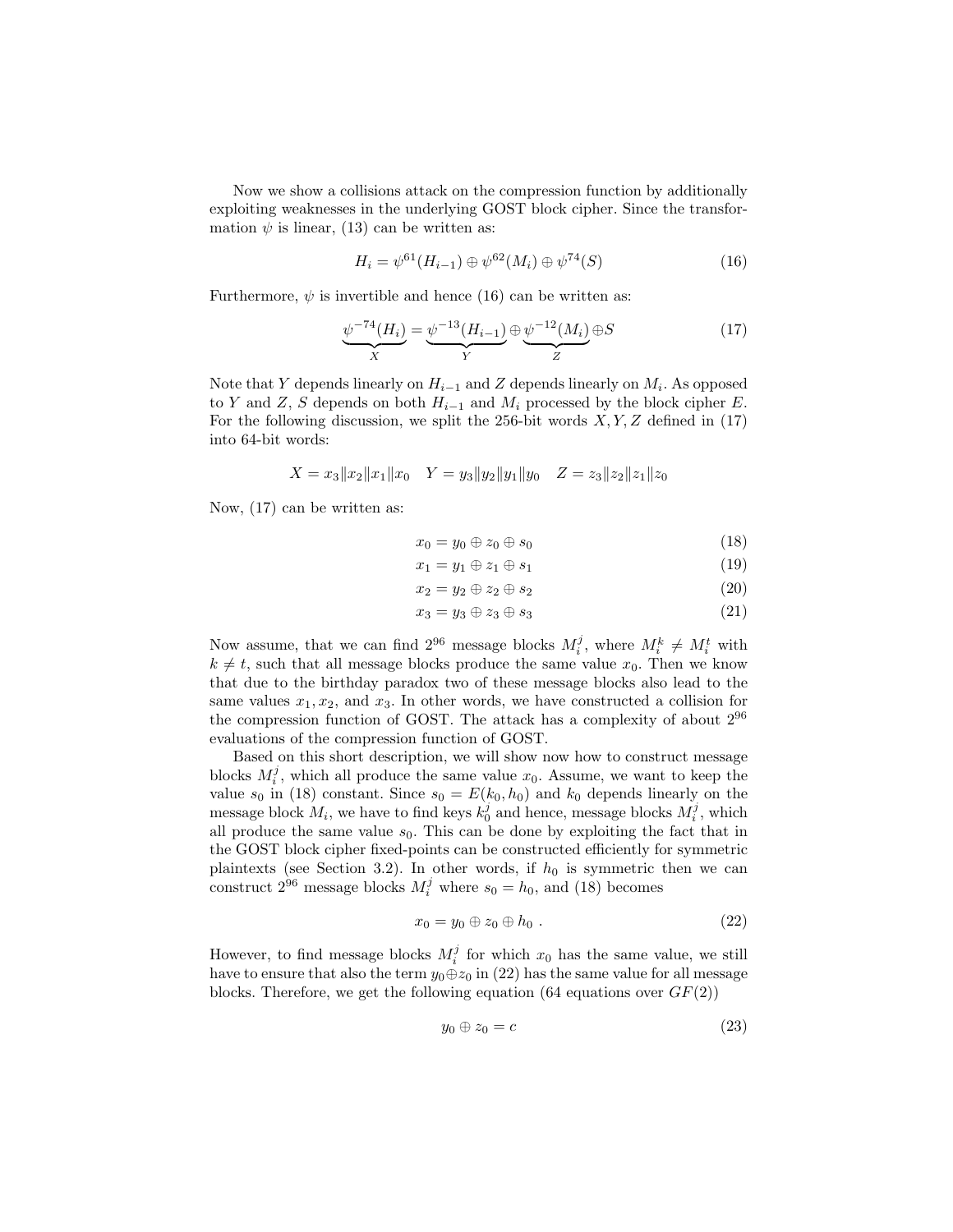where c is an arbitrary 64-bit value. We know that  $y_0$  depends linearly on  $H_{i-1}$ and  $z_0$  depends linearly on  $M_i$ , see (17). Therefore, the choice of the message block  $M_i$  and accordingly, the choice of the key  $k_0$ , is restricted by 64 equations over  $GF(2)$ . Hence, for constructing a fixed-point in the GOST block cipher we have to consider these restrictions. For the following discussion let

$$
A \cdot k_0 = d \tag{24}
$$

denote the set of 64 equations over  $GF(2)$  which restricts the choice of the key  $k_0$ , where A is a  $64 \times 256$  matrix over  $GF(2)$  and d is a 64-bit vector. It follows from Observation 1 that for constructing a fixed-point in the GOST block cipher (for symmetric plaintexts), it is sufficient to construct a fixed-point in the first 8 rounds. Hence, one method to construct an appropriate fixed-point would be to construct many arbitrary fixed-points and then check if (24) holds. With this method we find an appropriate fixed-point with a complexity of about  $2^{64}$ . Since we need  $2^{96}$  such fixed-points for the collision attack, this would lead to a complexity of  $2^{160}$  evaluations of the compression function of GOST. However, we can improve this complexity by using a meet-in-the-middle approach (see also Fig. 4).

$$
L_0 = R_0
$$
\n\n4 rounds

\n
$$
s_k
$$
\n
$$
s_k
$$
\n
$$
s_k
$$
\n
$$
s_k
$$
\n
$$
s_k
$$
\n
$$
s_k
$$
\n
$$
s_k
$$
\n
$$
s_k
$$
\n
$$
s_k
$$
\n
$$
s_k
$$
\n
$$
s_k
$$
\n
$$
s_k
$$
\n
$$
s_k
$$
\n
$$
s_k
$$
\n
$$
s_k
$$
\n
$$
s_k
$$
\n
$$
s_k
$$
\n
$$
s_k
$$
\n
$$
s_k
$$
\n
$$
s_k
$$
\n
$$
s_k
$$
\n
$$
s_k
$$
\n
$$
s_k
$$
\n
$$
s_k
$$
\n
$$
s_k
$$
\n
$$
s_k
$$
\n
$$
s_k
$$
\n
$$
s_k
$$
\n
$$
s_k
$$
\n
$$
s_k
$$
\n
$$
s_k
$$
\n
$$
s_k
$$
\n
$$
s_k
$$
\n
$$
s_k
$$
\n
$$
s_k
$$
\n
$$
s_k
$$
\n
$$
s_k
$$
\n
$$
s_k
$$
\n
$$
s_k
$$
\n
$$
s_k
$$
\n
$$
s_k
$$
\n
$$
s_k
$$
\n
$$
s_k
$$
\n
$$
s_k
$$
\n
$$
s_k
$$
\n
$$
s_k
$$
\n
$$
s_k
$$
\n
$$
s_k
$$
\n
$$
s_k
$$
\n
$$
s_k
$$
\n
$$
s_k
$$
\n
$$
s_k
$$
\n
$$
s_k
$$
\n
$$
s_k
$$
\n
$$
s_k
$$
\n
$$
s_k
$$
\n
$$
s_k
$$
\n
$$
s_k
$$
\n
$$
s_k
$$
\n
$$
s_k
$$
\n
$$
s_k
$$
\n
$$
s
$$

Fig. 4. Constructing a fixed-point in the GOST block cipher.

We split the first 8 rounds of the GOST block cipher into 2 parts  $P_1$  (rounds 1-4) and  $P_2$  (rounds 5-8). Since the subkey used in the first 8 rounds is restricted by  $A \cdot k_0$ , we also split this system of 64 equations over  $GF(2)$  into two parts:

$$
A_1 \cdot \begin{bmatrix} sk_0 \\ sk_1 \\ sk_2 \\ sk_3 \end{bmatrix} = d_1 \qquad A_2 \cdot \begin{bmatrix} sk_4 \\ sk_5 \\ sk_6 \\ sk_7 \end{bmatrix} = d_2 \qquad (25)
$$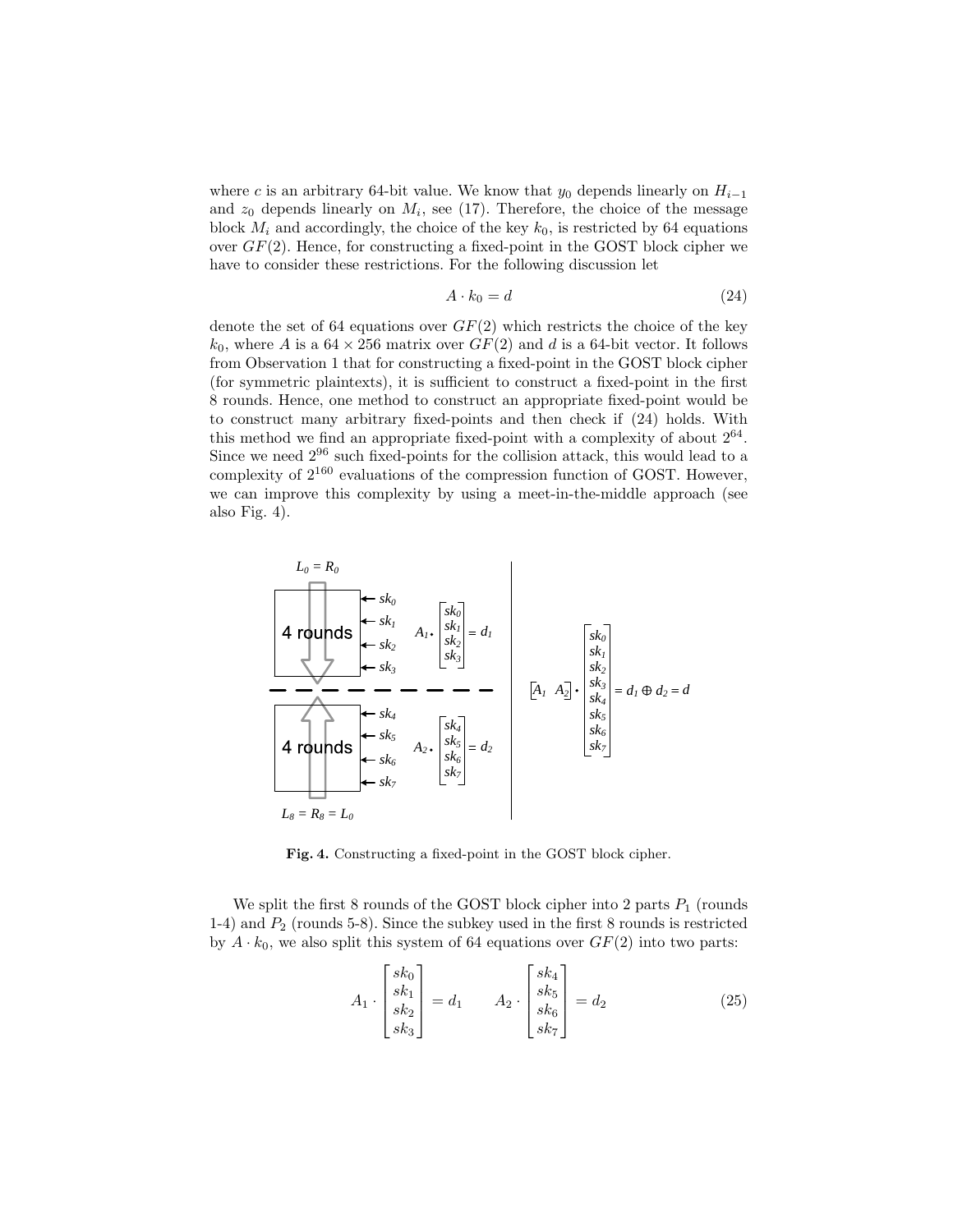where  $A = [A_1 \ A_2]$  and  $d = d_1 \oplus d_2$ . Now we can apply a meet-in-the-middle attack to construct 2<sup>64</sup> appropriate fixed-points for the GOST block cipher with a complexity of  $2^{64}.$  It can be summarized as follows.

- 1. Choose a random value for  $d_1$ . This determines also  $d_2 = d \oplus d_1$ .
- 2. For all  $2^{64}$  subkeys  $sk_0, \ldots, sk_3$  which fulfill (25) compute  $L_4, R_4$  and save the result in the list  $L$ .
- 3. For all  $2^{64}$  subkeys  $sk_4, \ldots, sk_7$  which fulfill (25) compute rounds 4-8 backward to get  $L_4, R_4$  and check for a matching entry in the list L. Note that since there are  $2^{64}$  entries in the list L we expect to always find a matching entry in the list  $L$ . Hence, we get  $2^{64}$  appropriate fixed-points for the GOST block cipher with a complexity of about  $2^{64}$  and memory requirements of  $2^{64} \cdot 40 \approx 2^{70}$  bytes.

By repeating this attack about  $2^{32}$  times for different choices of  $d_1$ , we get  $2^{96}$ appropriate fixed-points. In other words, we found  $2^{96}$  keys  $k_0^j$  which all produce the same value  $s_0 = E(k_0^j, h_0)$  and additionally fulfill (24). Consequentially, we have  $2^{96}$  message blocks  $M_i^j$  which all result in the same value  $x_0$  with  $X = \psi^{-74}(H_i)$ . By applying a birthday attack we will find two message blocks  $M_i^k$  and  $M_i^t$  with  $k \neq t$  where also  $x_1, x_2$ , and  $x_3$  are equal. In other words, we can find a collision for the compression function of GOST with a complexity of about  $2^{96}$  instead of  $2^{128}$  evaluations of the compression function of GOST.

#### 4.2 Constructing Collisions for the Hash Function

In this section, we show how the collision attack on the compression function can be extended to the hash function. The attack has a complexity of about  $2^{105}$ evaluations of the compression function of GOST. Note that the hash function defines, in addition to the common iterative structure, a checksum computed over all input message blocks which is then part of the final hash computation. Therefore, to construct a collision in the hash function we have to construct a collision in the iterative structure *(i.e.* chaining variables) as well as in the checksum. To do this we use multicollisions.

A multicollision is a set of messages of equal length that all lead to the same hash value. As shown in [9], constructing a  $2<sup>t</sup>$  collision, *i.e.*  $2<sup>t</sup>$  messages consisting of t message blocks which all lead to the same hash value, can be done with a complexity of about  $t \cdot 2^x$  for any iterated hash function, where  $2^x$ is the cost of constructing a collision in the compression function. As shown in Section 4.1, collisions for the compression function of GOST can be constructed with a complexity of  $2^{96}$  if  $h_0$  is symmetric in  $H_{i-1} = h_3 ||h_2|| h_1 ||h_0$ . Note that by using an additional message block  $M_{i-1}$  we find a chaining variable  $H_{i-1}$  =  $f(H_{i-2}, M_{i-1})$ , where  $h_0$  is symmetric with a complexity of  $2^{32}$  compression function evaluations. Hence, we can construct a  $2^{128}$  collision with a complexity of about  $128 \cdot (2^{96} + 2^{32}) \approx 2^{103}$  evaluations of the compression function of GOST. With this method we get  $2^{128}$  messages  $M^*$  that all lead to the same value  $H_{256}$ as depicted in Figure 5.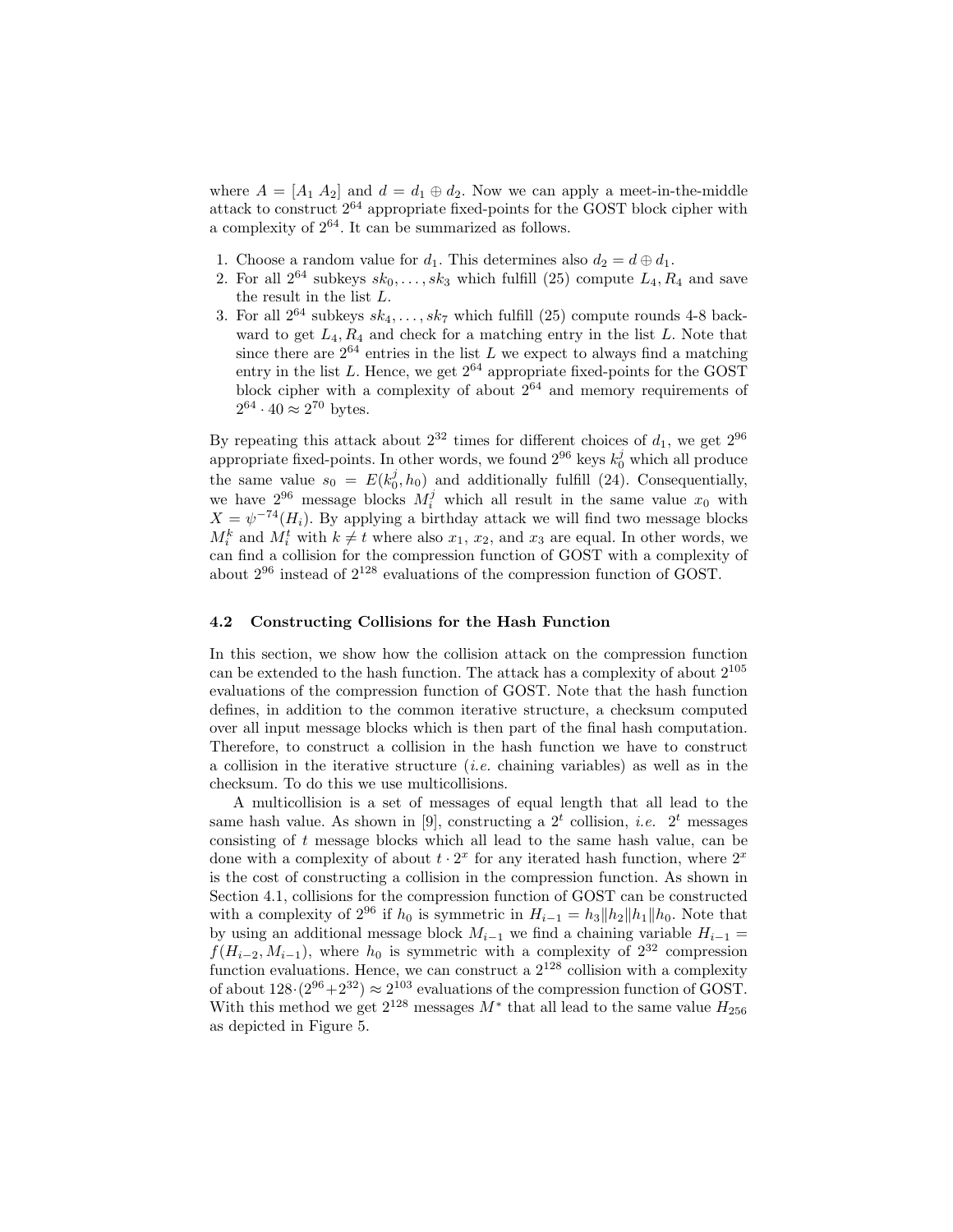

Fig. 5. Constructing a multicollision for GOST.

To construct a collision in the checksum of GOST we have to find 2 distinct messages which produce the same value  $\Sigma = M_1 \boxplus M_2^{j_2} \boxplus \cdots \boxplus M_{255} \boxplus M_{256}^{j_{256}}$ with  $j_2, j_4, \ldots, j_{256} \in \{1,2\}$ . By applying a birthday attack we can find these 2 messages with a complexity of about  $2^{127}$  additions over  $GF(256)$  and memory requirements of  $2^{134}$  bytes. Due to the high complexity and memory requirements of the birthday attack, one could see this part as the bottleneck of the attack. However, the runtime and memory requirements can significantly be reduced by applying a generalized birthday attack introduced by Wagner in [23]. Wagner shows that if  $\ell$  is a power of two then the memory requirements and the running time for the generalized birthday problem is given by  $2^{n/(1+\lg \ell)}$  and  $\ell \cdot 2^{n/(1+\lg \ell)}$ , respectively. Note that in the standard birthday attack we have  $\ell = 2^1$ .

Let us now consider the case  $\ell = 2^3$ . Then the birthday attack in the second part of the attack has a complexity of  $2^3 \cdot 2^{256/4} = 2^{67}$  and uses lists of size  $2^{256/4} = 2^{64}$ . In detail, we need to construct 8 lists of size  $2^{64}$  in the first step of the attack. Hence, we need to construct a  $2^{8.64}$  collision in the first part of the attack to get 8 lists of the needed size. Constructing this multicollision has a complexity of about  $8 \cdot 64 \cdot (2^{32} + 2^{96}) = 2^{105}$  compression function evaluations and memory requirements of  $8 \cdot 64 \cdot (2 \cdot 64) = 2^{16}$  bytes. Hence, we can construct a collision for the GOST hash function with a complexity of about  $2^{105}$  and memory requirements of  $2^{64} \cdot 2^6 = 2^{70}$  bytes by using a generalized birthday attack with  $\ell = 8$  lists. Furthermore, the colliding message pair consists of 8 ·  $(2 \cdot 64) = 1024$  message blocks. Note that  $\ell = 8$  is the best choice for the attack. On one hand if we choose  $\ell > 8$  then the memory requirements of the attack would decrease but the attack complexity would increase. Since we need about  $2^{70}$  bytes of memory for constructing fixed-points in the GOST block cipher, this does not improve the attack. On the other hand if we choose  $\ell < 8$  then the memory requirements of the attack would be significantly higher.

A Remark on the Length Extension Property. Once, we have found a collision, i.e. collision in the iterative part (chaining variables) and the checksum, we can construct many more collisions by appending an arbitrary message block. Note that this is not necessarily the case for a straight-forward birthday attack. By applying a birthday attack we construct a collision in the final hash value (after the last iteration) and appending a message block is not possible. Hence,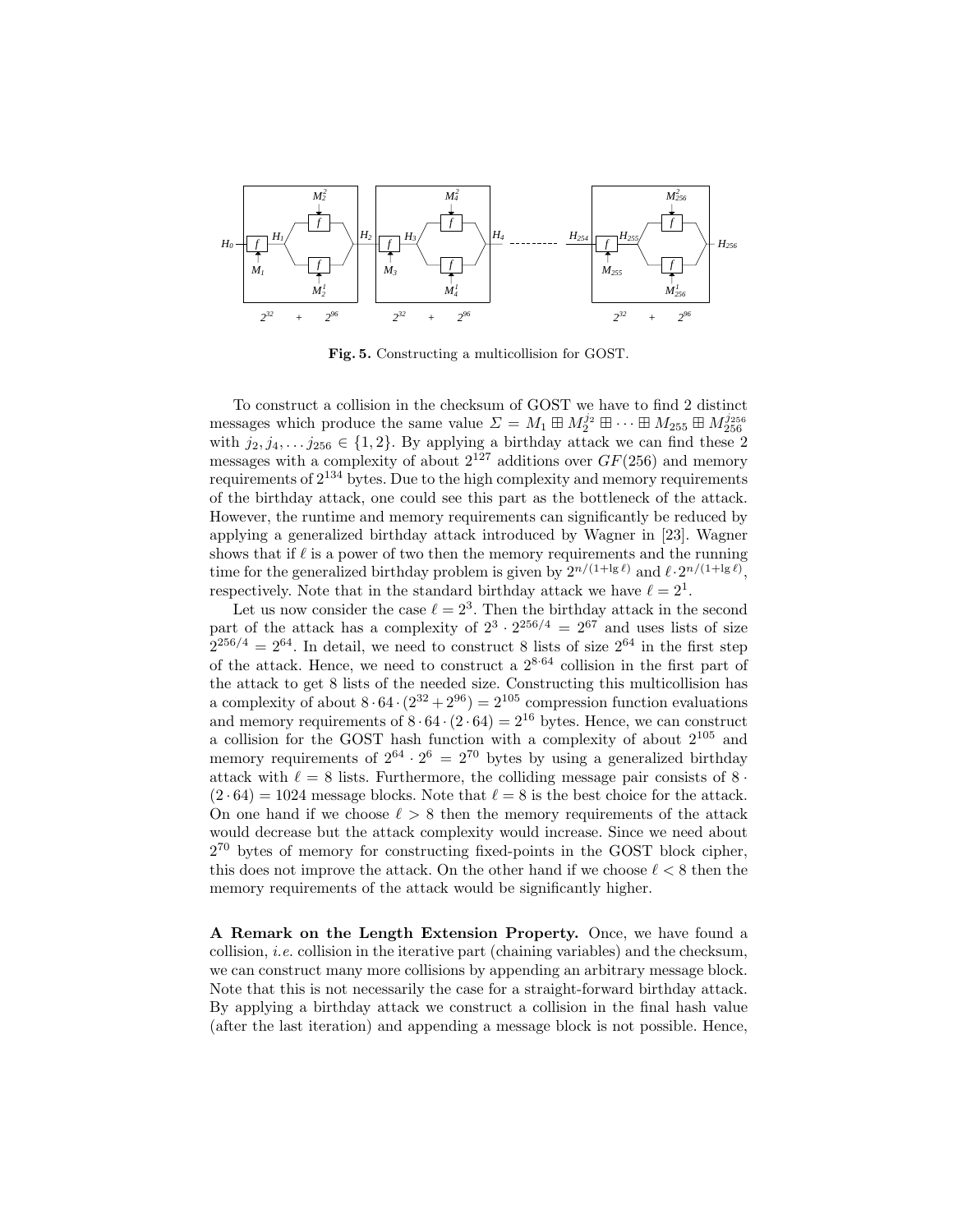we need a collision in the iterative part as well as in the checksum for the extension property. Note that by combining the generic birthday attack and multicollisions, one can construct collisions in both parts with a complexity of about  $128 \cdot 2^{128} = 2^{135}$  while our attack has a complexity of  $2^{105}$ .

A Remark on Meaningful Collisions. In a chosen-prefix setting, an attacker searches for a message pair  $(M, M^*)$  such that for a given hash function H

$$
H(M_{pre}||M) = H(M_{pre}^*||M^*)
$$
\n<sup>(26)</sup>

for any pair  $(M_{pre}, M_{pre}^*)$ . In [21], Stevens *et al.* show that such a more powerful attack exists for MD5. Furthermore, they describe an application of this attack for colliding X.509 certificates. Note that their attack (in a chosen-prefix setting) has a complexity of  $2^{50}$ , while the currently best published collision attack for MD5 has a complexity of about  $2^{30}$  evaluations of the compression function [12].

However, in the case of GOST the collision attack in the chosen-prefix setting has the same complexity as the collision attack. Due to the generic nature of the collision attack, differences in the chaining variables can be canceled efficiently. Assume that the chosen prefix  $(M_{pre}, M_{pre}^*)$  consists of t message blocks resulting in the chaining variables  $H_t$  and  $H_t^*$ . Then the attack can be summarized as follows.

- 1. We have to find two message blocks  $M_{t+1}$  and  $M_{t+1}^*$  such that  $h_0 = h_0^* = 0$ , where  $H_{t+1} = h_3 ||h_2 ||h_1 || h_0$  and  $H_{t+1}^* = h_3^* ||h_2^* ||h_1^*|| h_0^*$ . This has a complexity of about  $2 \cdot 2^{64}$  evaluations of the compression function of GOST.
- 2. Now we have to find two message blocks  $M_{t+2}$  and  $M_{t+2}^*$  such that  $H_{t+2}$  =  $H_{t+2}^*$ . This can be done similar as constructing a collision in the compression function of GOST (see Section 4.1). First, we choose a random value for  $c$ in (22) and construct  $2^{96}$  message blocks  $M_{t+2}$ , where  $x_0$  is equal. Second, we construct  $2^{96}$  message blocks  $M_{t+2}^*$ , where  $x_0^* = x_0$ . To guarantee that  $x_0 = x_0^*$  we have to adjust  $c^*$  in (22) such that the following equation holds.

$$
x_0 = x_0^* = y_0^* \oplus z_0^* \oplus h_0^* = c^* \oplus h_0^*
$$

By applying a meet-in-the-middle attack we will find two message blocks  $M_{t+2}$  and  $M_{t+2}^*$  which produce the same chaining variables  $(H_{t+2} = H_{t+2}^*)$ . This step of the attack has a complexity of  $2 \cdot 2^{96}$  evaluations of the compression function of GOST.

3. Once we have constructed a collision in the iterative part (chaining variables), we have to construct a collision in the checksum as well. Therefore, we proceed as described in Section 4.2. By generating a  $2^{512}$  collision and applying a generalized birthday attack with  $\ell = 8$  we can construct a collision in the checksum of GOST with a complexity of  $2^{105}$  compression function evaluations and memory requirements of 2<sup>70</sup> bytes.

Hence, we can construct meaningful collisions, *i.e.* collisions in the chosen-prefix setting, for the GOST hash function with a complexity of about  $2^{105}$  compression function evaluations.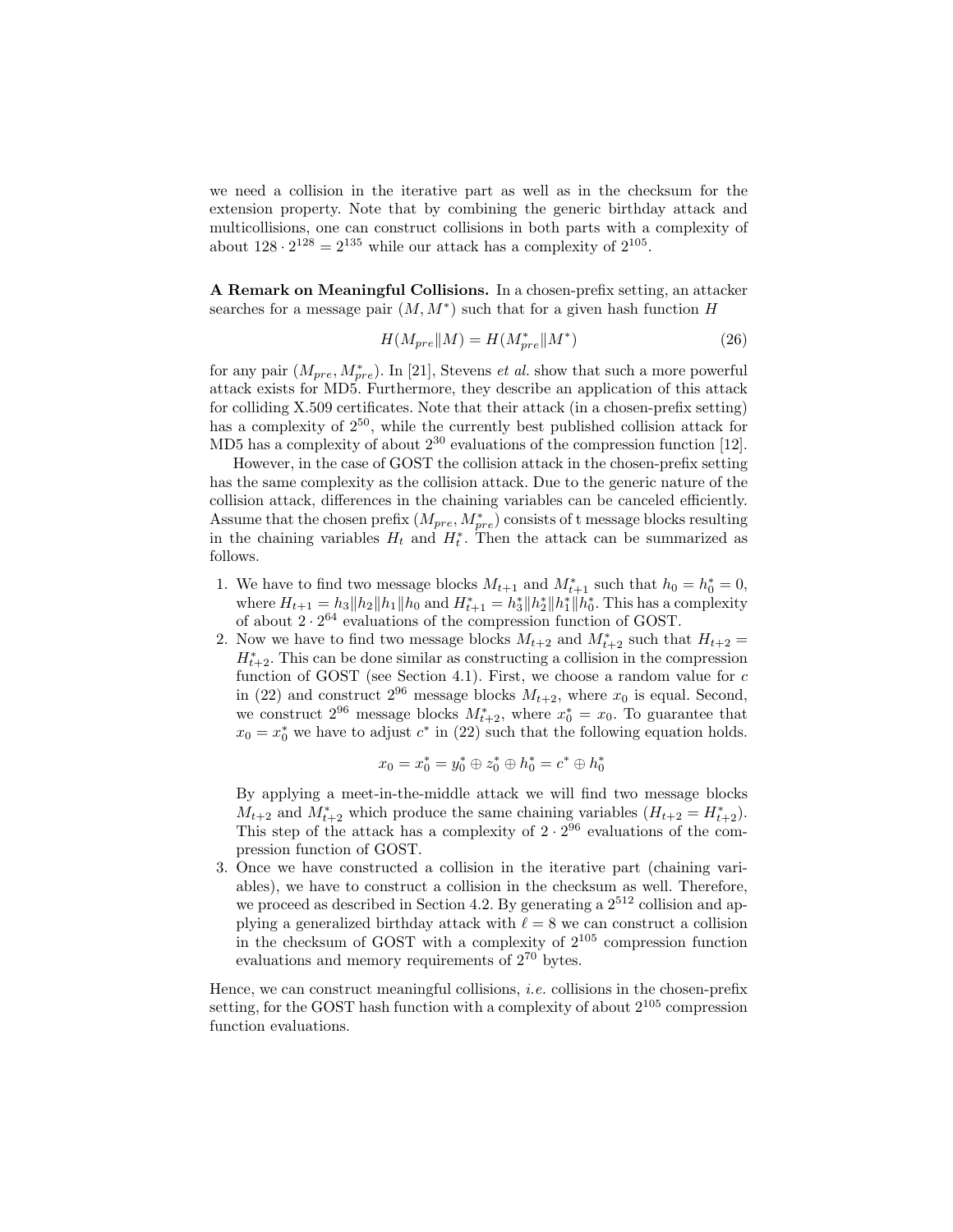### 5 Improved Preimage Attack for the Hash Function

In a preimage attack, we want to find, for a given hash value  $h$ , a message M such that  $H(M) = h$ . As we will show in the following, for GOST we can construct preimages of h with a complexity of about  $2^{192}$  evaluations of the compression function of GOST. Before describing the attack, we will first show how to construct preimages for the compression function of GOST. Based on this attack we then present the preimage attack for the hash function.

#### 5.1 A Preimage Attack for the Compression Function

In a similar way as we have constructed a collision in Section 4.1, we can construct a preimage for the compression function of GOST. In the attack, we have to find a message block  $M_i$ , such that  $f(H_{i-1}, M_i) = H_i$  for the given values  $H_{i-1}$ and  $H_i$ . Note that the value of  $H_i$  determines  $x_3, \ldots, x_0$ , since  $X = \psi^{-74}(H_i)$ . Furthermore, assume that  $h_0$  (in  $H_{i-1} = h_3 || \cdots || h_0$ ) is symmetric. Then the attack can be summarized as follows.

1. Since we will construct fixed-points for the GOST block cipher such that  $s_0 = E(k_0, h_0) = h_0$ , we have to adjust c in (22) such that

$$
x_0=y_0\oplus z_0\oplus h_0=c\oplus h_0
$$

holds with  $X = \psi^{-74}(H_i)$ . Once c is fixed, this also determines d in (24).

- 2. Choose a random value for  $d_1$  (this also determines  $d_2 = d \oplus d_1$ ) and apply a meet-in-the-middle attack to obtain  $2^{64}$  message blocks  $M_i^j$  for which  $x_0$ is correct. Note that this step of the attack has memory requirements of  $2^{70}$ bytes.
- 3. For each message block compute X and check if  $x_3, x_2, x_1$  are correct. This holds with a probability of  $2^{-192}$ . Thus, after testing all  $2^{64}$  message blocks, we will find a correct message block with a probability of  $2^{-192} \cdot 2^{64} =$  $2^{-128}$ . Note that we can repeat the attack about  $2^{64}$  times for different choices of  $d_1$ .

Hence, we will find a preimage for the compression function of GOST with a probability of about  $2^{-64}$  and a complexity of about  $2^{128}$  evaluations of the compression function of GOST and memory requirements of  $2^{70}$  bytes.

### 5.2 Extending the Attack to the Hash Function

Now, we show how the preimage attack on the compression function can be extended to the GOST hash function. The attack has a complexity of about  $2^{192}$  evaluations of the compression function of GOST. Moreover, the preimage consists of 257 message blocks, *i.e.*  $M = M_1 || \cdots || M_{257}$ . The preimage attack consists of four steps as also shown in Figure 6.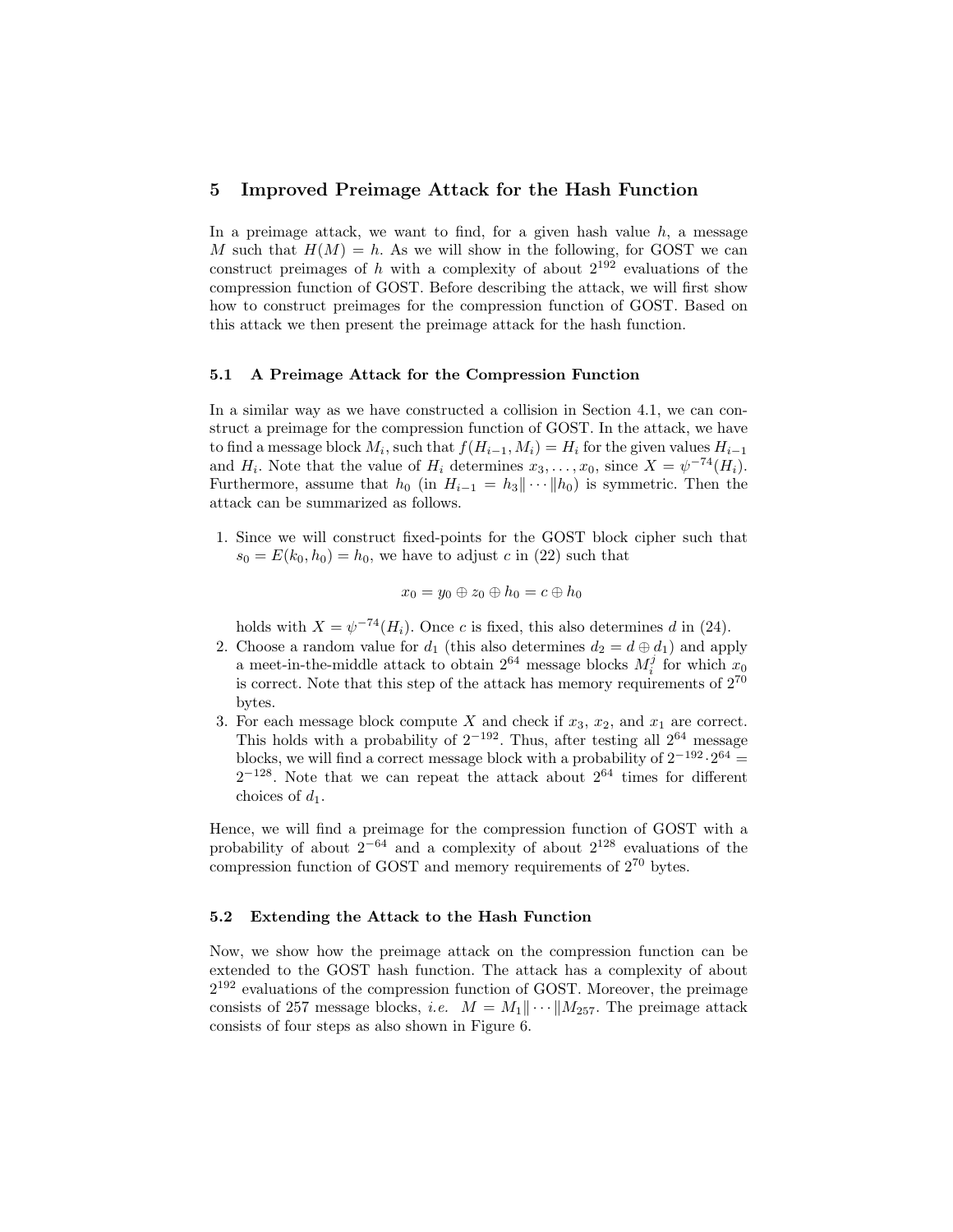

Fig. 6. Preimage Attack on GOST.

 $f^{256} \cdot 2^{128} = 2^{136}$  evaluations of the compression function of GOST. Furthermore,  $M_1^{j_1} \| M_2^{j_2} \| \cdots \| M_{256}^{j_{256}}$  for  $j_1, j_2, \ldots, j_{256} \in \{1,2\}$  consisting of 256 blocks that the memory requirement is about  $2.256$  message blocks, *i.e.* we need to store  $2^{14}$ function, we construct a  $2^{256}$  collision. This means, we have  $2^{256}$  messages  $M^* =$ STEP 1: Multicollisions for GOST. For the preimage attack on the hash all lead to the same hash value  $H_{256}$ . This results in a complexity of about bytes. With these multicollisions, we are able to construct the needed value of  $\Sigma^m$  in STEP 4 of the attack (where the superscript m stands for 'multicollision').

STEP 2: Constructing  $H_{258}$  Including the Length Encoding. In this step, we have to find a message block  $M_{257}$  such that for the given  $H_{256}$  determined in STEP 1, and for  $|M|$  determined by our assumption that we want to construct preimages consisting of 257 message blocks, we find a  $H_{258}$  =  $|h_3|\cdots|h_0$  where  $h_0$  is symmetric. Note that since we want to construct a message that is a multiple of 256 bits, we choose  $M_{257}$  to be a full message block and hence no padding is needed. We proceed as follows. Choose an arbitrary message block  $M_{257}$  and compute  $H_{258}$  as follows:

$$
H_{257} = f(H_{256}, M_{257})
$$
  

$$
H_{258} = f(H_{257}, |M|)
$$

where  $|M| = (256 + 1) \cdot 256$ . Then we check if  $h_0$  in the resulting value  $H_{258}$  is symmetric. This has a probability of  $2^{-32}$ . Hence, this step of the attack requires  $2 \cdot 2^{32}$  evaluations of the compression function of GOST.

STEP 3: Preimages for the Last Iteration. To construct a preimage for the last iteration of GOST we proceed as described in Section 5.1. Since  $h_0$  in  $H<sub>258</sub>$  is symmetric, we will find a preimage for the last iteration of GOST with a probability of  $2^{-64}$  (and a complexity of about  $2^{128}$ ). Therefore, we have to repeat this step of the attack about  $2^{64}$  times for different values of  $H_{258}$  (where  $h_0$  is symmetric) to find a preimage for the last iteration. Hence, finishing this step of the attack has a complexity of about  $2^{64} \cdot (2 \cdot 2^{32} + 2^{128}) \approx 2^{192}$  evaluations of the compression function of GOST. Once we have found a preimage for the last iteration, also the value  $\Sigma^m$  is determined, since  $\Sigma^m = \Sigma^t \boxminus M_{257}$ .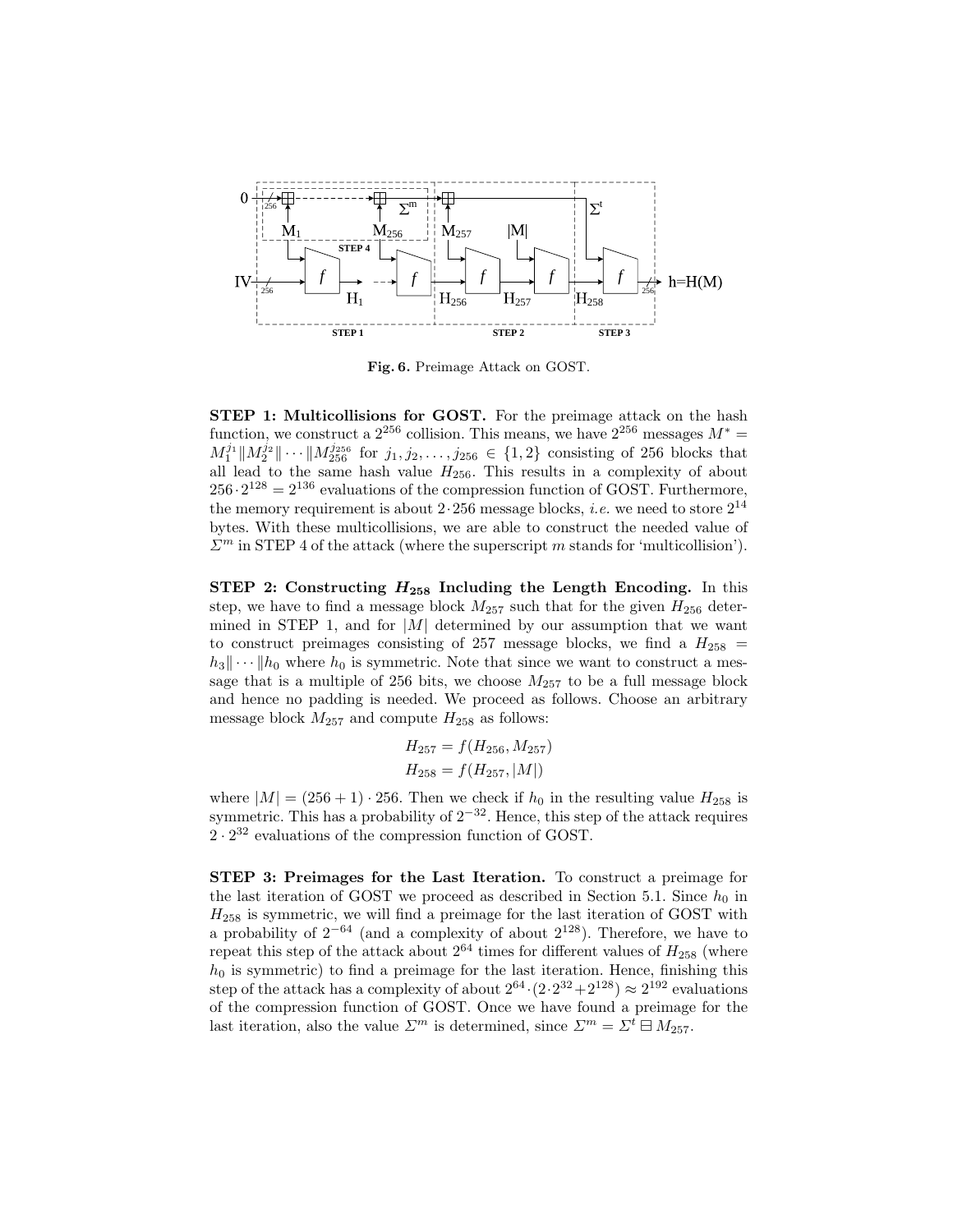**STEP 4: Constructing**  $\mathcal{Z}^m$ **.** In STEP 1, we constructed a  $2^{256}$  collision in the first 256 iterations of the hash function. From this set of messages that all lead to the same  $H_{256}$ , we now have to find a message  $M^* = M_1^{j_1} || M_2^{j_2} || \cdots || M_{256}^{j_{256}}$ for  $j_1, j_2, \ldots, j_{256} \in \{1,2\}$  that leads to the value of  $\Sigma^m = \Sigma^t \sqcup \Lambda_{257}$ . This can be done by applying a meet-in-the-middle attack. First, we save all values for  $\Sigma_1 = M_1^{j_1} \boxplus M_2^{j_2} \boxplus \cdots \boxplus M_{128}^{j_{128}}$  in the list L. Note that we have in total  $2^{128}$ values in L. Second, we compute  $\Sigma_2 = M_{129}^{j_{129}} \boxplus M_{130}^{j_{130}} \boxplus \cdots \boxplus M_{256}^{j_{256}}$  and check if  $\Sigma^m \boxminus \Sigma_2$  is in the list L. After testing all  $2^{128}$  values, we expect to find a matching entry in the list L and hence a message  $M^* = M_1^{j_1} \| M_2^{j_2} \| \cdots \| M_{256}^{j_{256}}$ that leads to  $\Sigma^m = \Sigma^t \boxminus M_{257}$ . This step of the attack has a complexity of  $2^{128}$  and a memory requirement of  $2^{128} \cdot 2^5 = 2^{133}$  bytes. Once we have found M<sup>∗</sup> , we found a preimage for GOST consisting of 256+1 message blocks, namely  $M^*$ || $M_{257}$ .

The Attack Complexity. The complexity of the preimage attack is determined by the computational effort of STEP 2 and STEP 3, *i.e.* a preimage of  $h$ can be found in about  $2^{192}$  evaluations of the compression function. The memory requirements for the preimage attack are determined by finding  $M^*$  in STEP 4, since we need to store  $2^{133}$  bytes for the meet-in-the-middle attack. Due to the high memory requirements of STEP 4, one could see this part as the bottleneck of the attack. However, the memory requirements of STEP 4 can significantly be reduced by applying a memory-less variant of the meet-in-the-middle attack introduced by Quisquater and Delescaille in [17]. Hence, a preimage can be constructed for the GOST hash function with a complexity of  $2^{192}$  evaluations of the compression function and memory requirements of about  $2^{70}$  bytes.

#### 5.3 A Remark on Second Preimages

Note that the presented preimage attack on GOST also implies a second preimage attack. In this case, we are not given only the hash value  $h$  but also a message  $M$  that results in this hash value. We can construct for any given message a second preimage in the same way as we construct preimages. The difference is, that the second preimage will always consist of at least 257 message blocks. Thus, we can construct a second preimage for any message  $M$  (of arbitrary length) with a complexity of about 2<sup>192</sup> evaluations of the compression function of GOST.

# 6 Conclusion

In this article, we have presented a collision attack and a (second) preimage attack on the GOST hash function. Both the collision and the (second) preimage attack are based on weaknesses in the GOST block cipher, namely fixed-points can be constructed efficiently for plaintexts of a specific structure. The internal structure of the compression function allows to construct collisions with a complexity of about 2<sup>96</sup> evaluations of the compression function. This alone would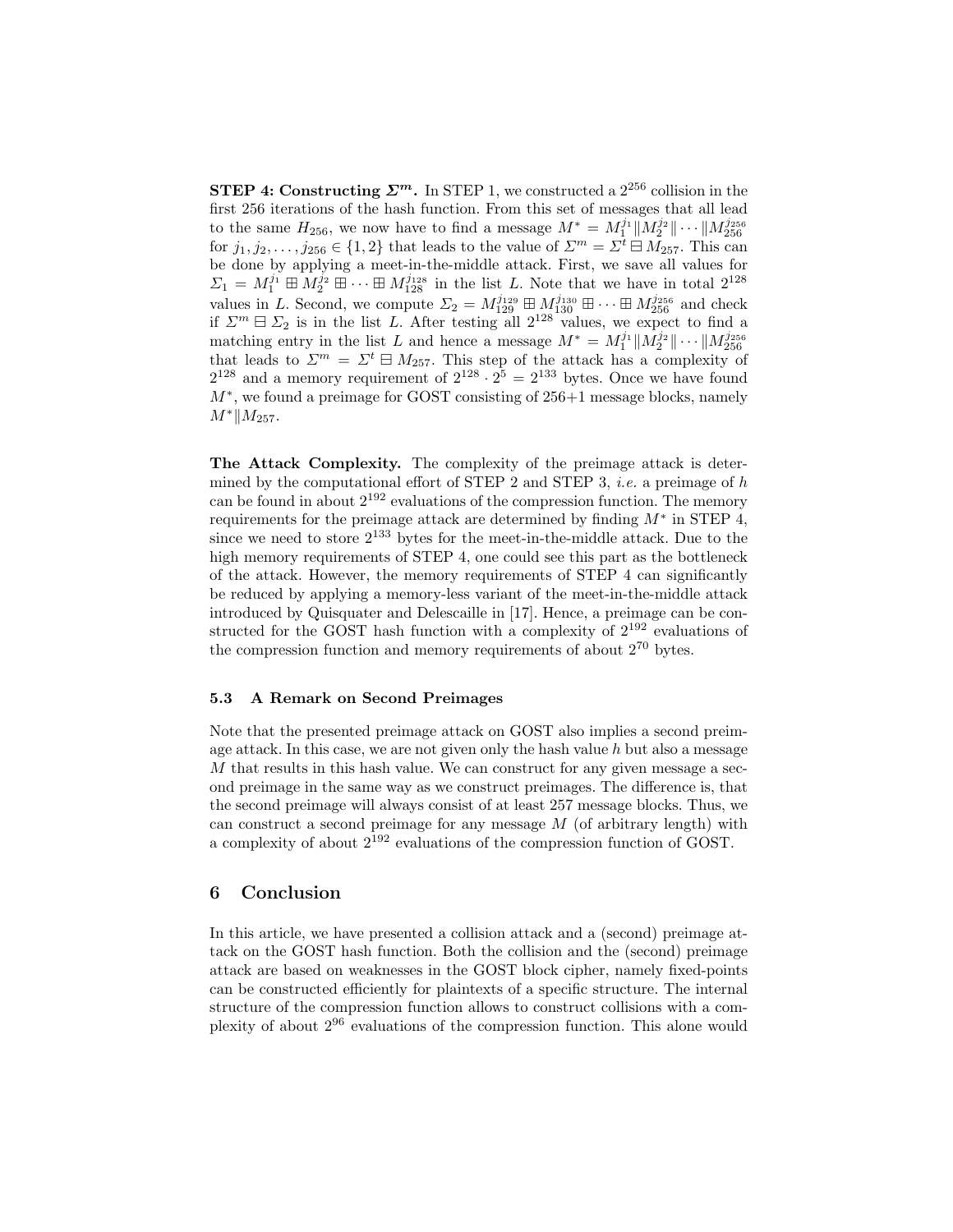not render the hash function insecure. The fact that we can construct multicollisions for any iterated hash function including the GOST hash function and the possibility of applying a (generalized) birthday attack to construct also a collision in the checksum make the collision attack on the hash function possible. The attack has a complexity of about  $2^{105}$  compression function evaluations. Furthermore, the generic nature of the attack allows us to construct meaningful collisions, *i.e.* collisions in the chosen-prefix setting, with the same complexity. In a similar way as we construct collisions for the hash function, we can construct (second) preimages for the hash function with a complexity of about  $2^{192}$ evaluations of the compression function. This improves the previous (second) preimage attack of Mendel *et al.* by a factor of  $2^{33}$ . Even though the complexities of our attacks are far beyond of being practical, they point out weaknesses in the design principles of the hash function GOST.

# Acknowledgements

The authors wish to thank Mario Lamberger, Vincent Rijmen, and the anonymous referees for useful comments and discussions.

The work in this paper has been supported in part by the Secure Information Technology Center - Austria (A-SIT) and by the Austrian Science Fund (FWF), project P19863.

# References

- 1. GOST 28147-89, Systems of the Information Treatment. Cryptographic Security. Algorithms of the Cryptographic Transformation, 1989. (In Russian).
- 2. GOST 34.10-94, Information Technology Cryptographic Data Security Produce and Check Procedures of Electronic Digital Signature Based on Asymmetric Cryptographic Algorithm, 1994. (In Russian).
- 3. GOST 34.11-94, Information Technology Cryptographic Data Security Hashing Function, 1994. (In Russian).
- 4. Alex Biryukov and David Wagner. Advanced Slide Attacks. In Bart Preneel, editor, EUROCRYPT, volume 1807 of LNCS, pages 589–606. Springer, 2000.
- 5. Christophe De Cannière, Florian Mendel, and Christian Rechberger. Collisions for 70-Step SHA-1: On the Full Cost of Collision Search. In Carlisle M. Adams, Ali Miri, and Michael J. Wiener, editors, Selected Areas in Cryptography, volume 4876 of LNCS, pages 56–73. Springer, 2007.
- 6. Christophe De Cannière and Christian Rechberger. Finding SHA-1 Characteristics: General Results and Applications. In Xuejia Lai and Kefei Chen, editors, ASIACRYPT, volume 4284 of LNCS, pages 1–20. Springer, 2006.
- 7. Praveen Gauravaram and John Kelsey. Linear-XOR and Additive Checksums Don't Protect Damgård-Merkle Hashes from Generic Attacks. In Tal Malkin, editor, CT-RSA, volume 4964 of LNCS, pages 36–51. Springer, 2008.
- 8. Daniel Joscák and Jirí Tuma. Multi-block Collisions in Hash Functions Based on 3C and 3C+ Enhancements of the Merkle-Damgård Construction. In Min Surp Rhee and Byoungcheon Lee, editors, ICISC, volume 4296 of LNCS, pages 257–266. Springer, 2006.